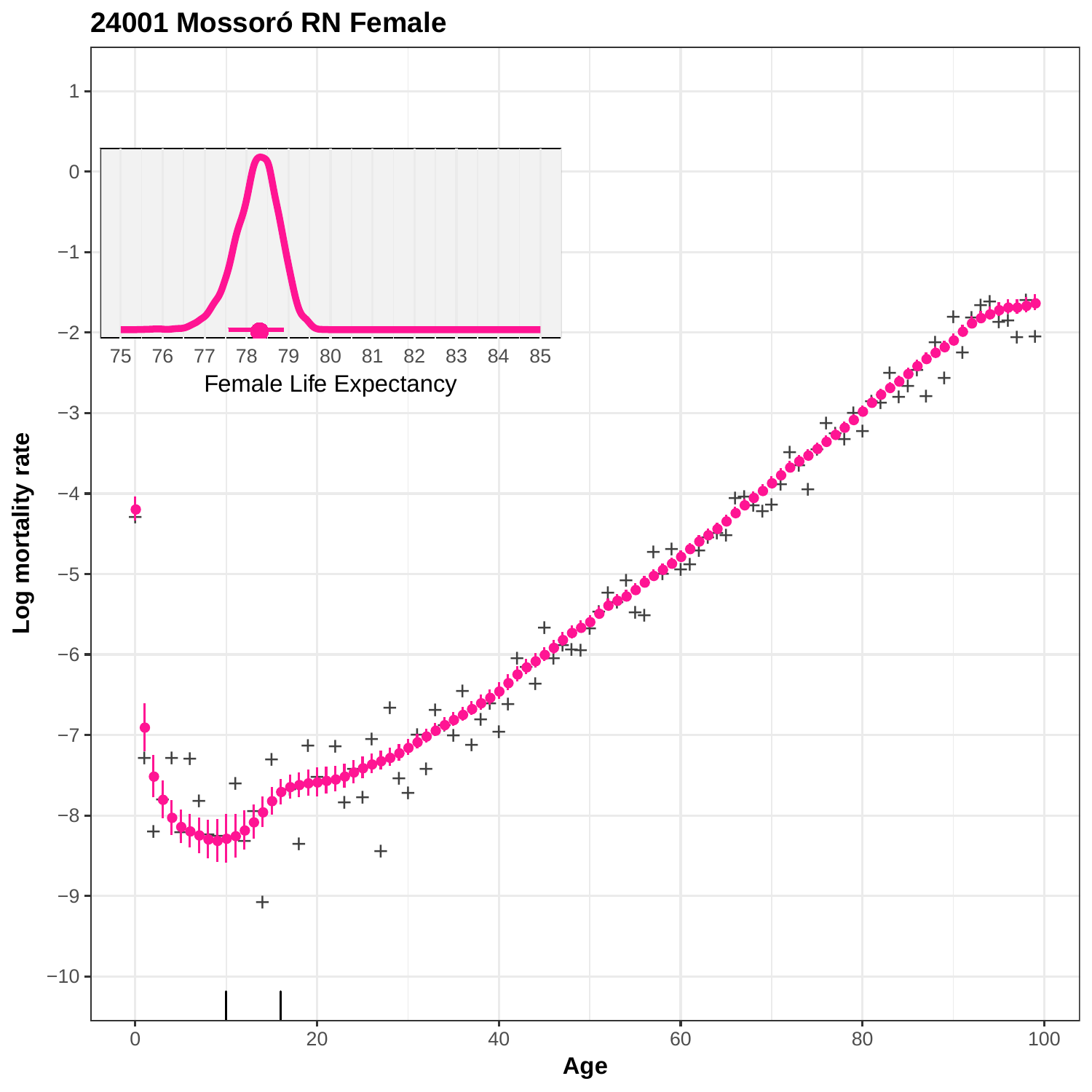

## **24002 Chapada do Apodi RN Female**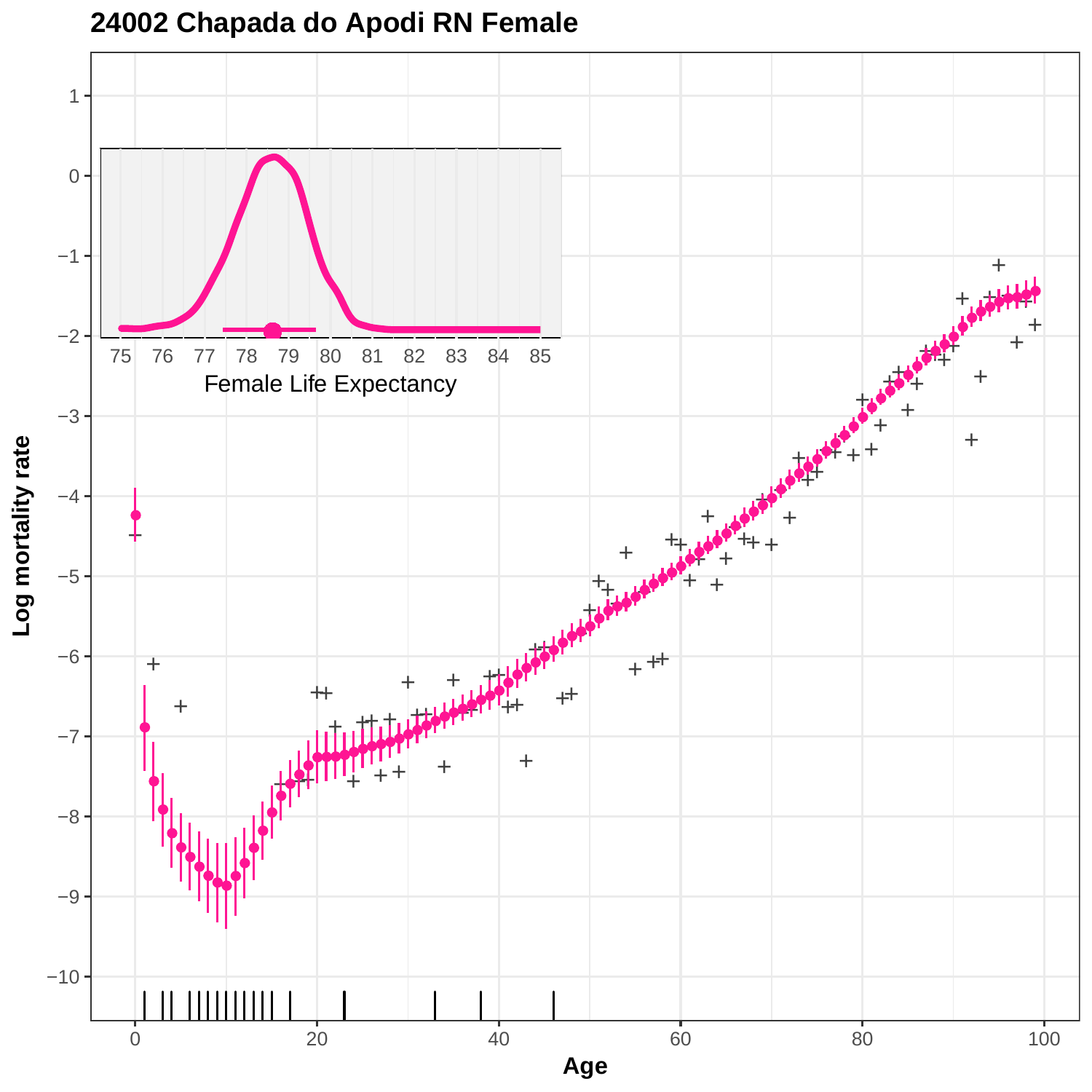

**24003 Médio Oeste RN Female**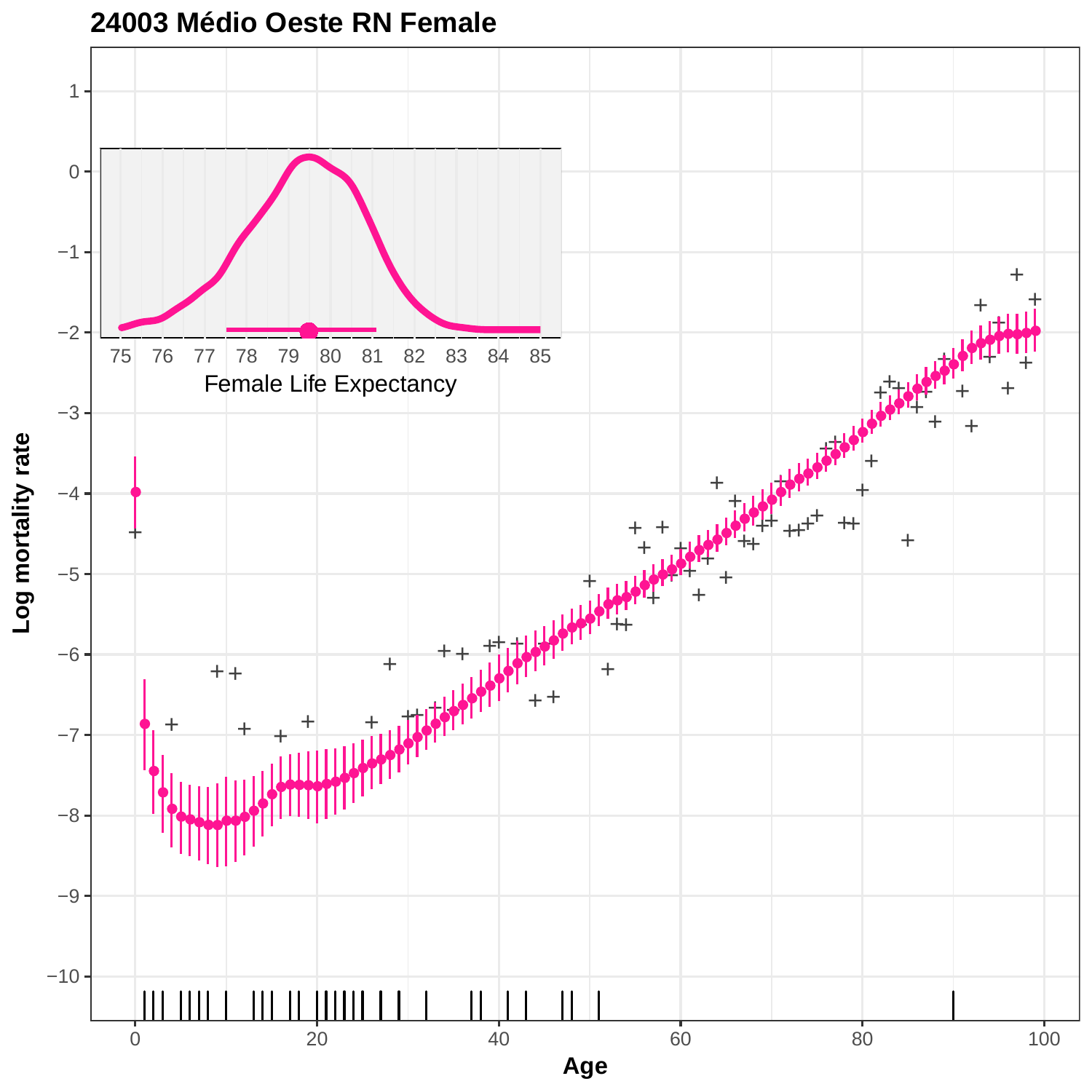

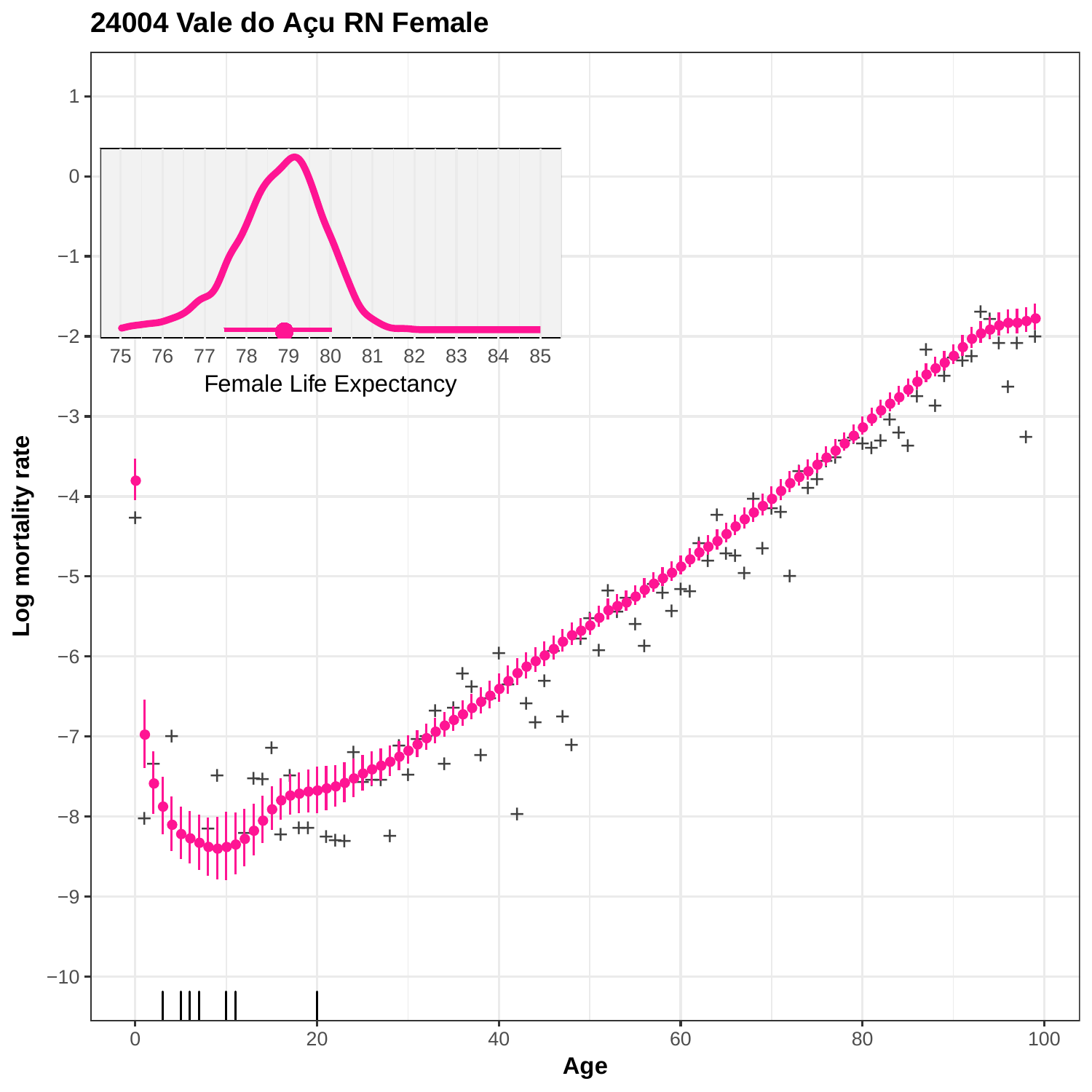

**<sup>24005</sup> Serra de São Miguel RN Female**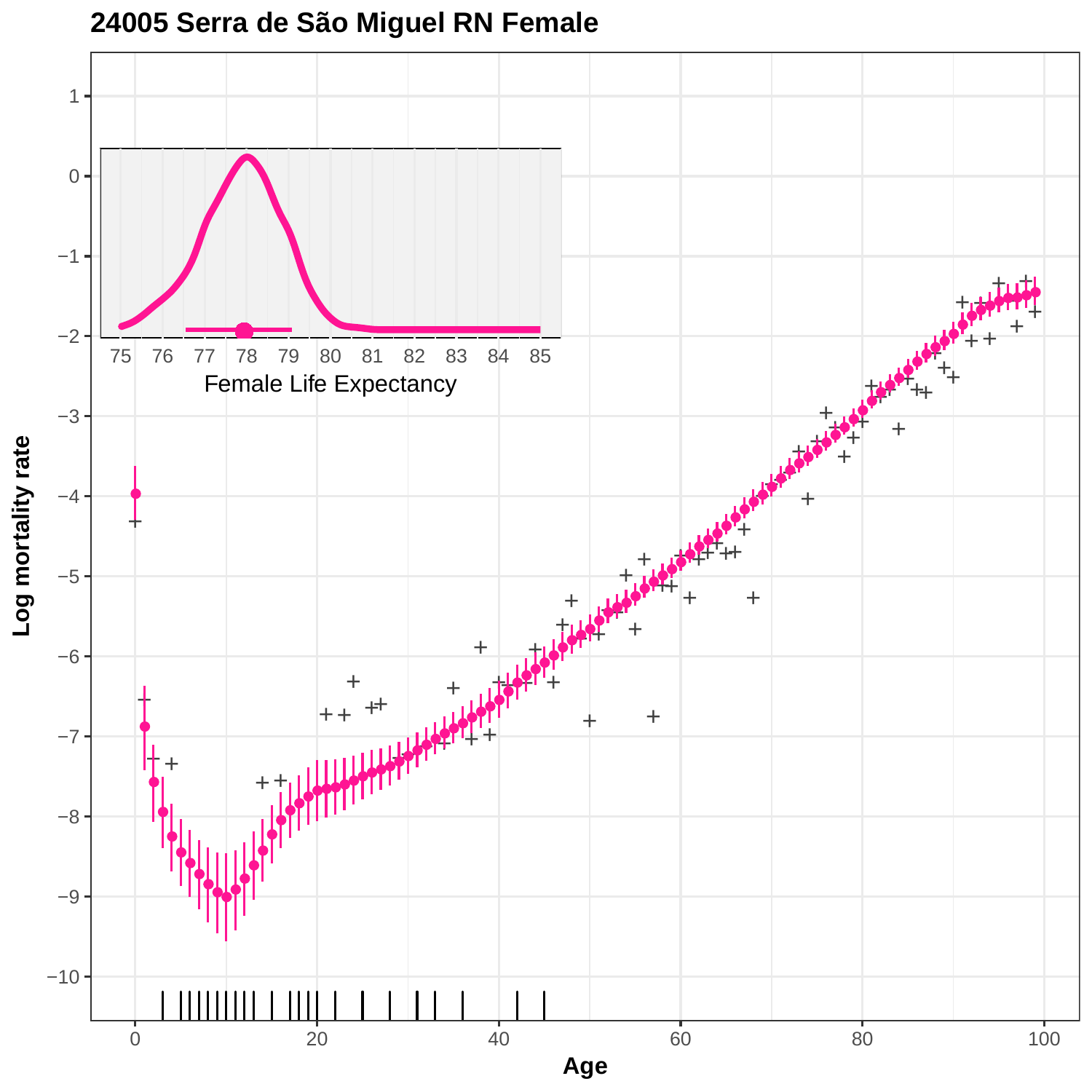

## **24006 Pau dos Ferros RN Female**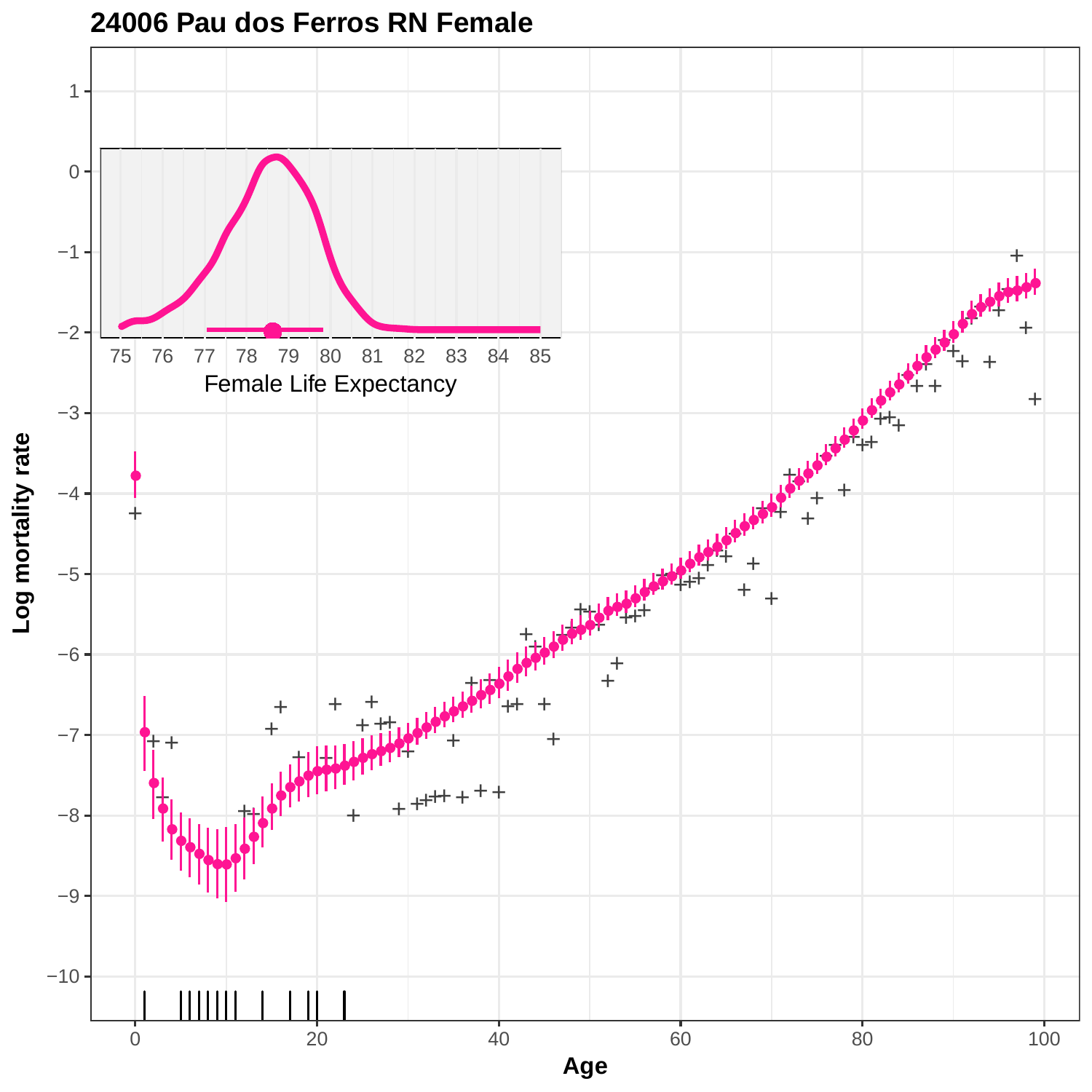

**24007 Umarizal RN Female**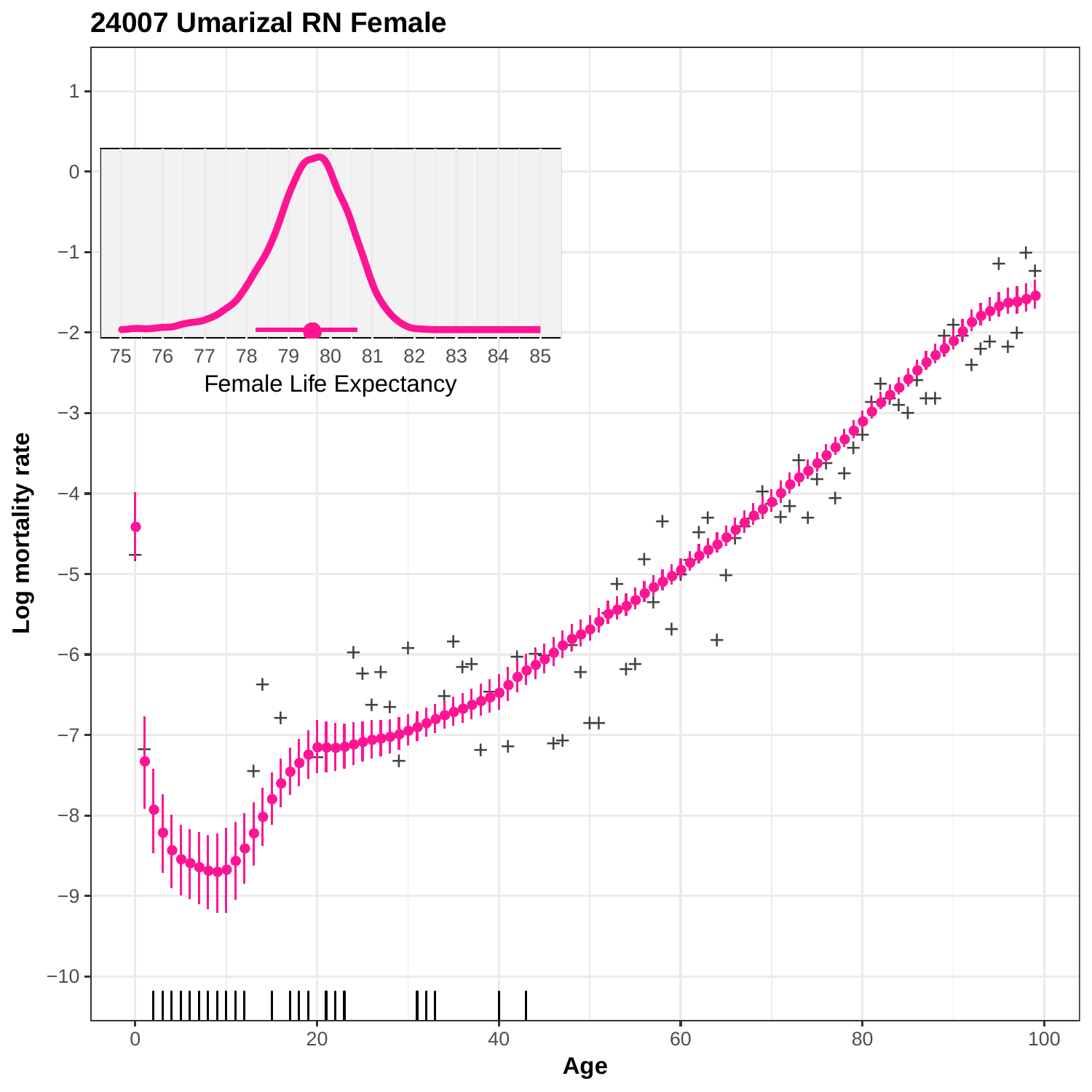

**24008 Macau RN Female**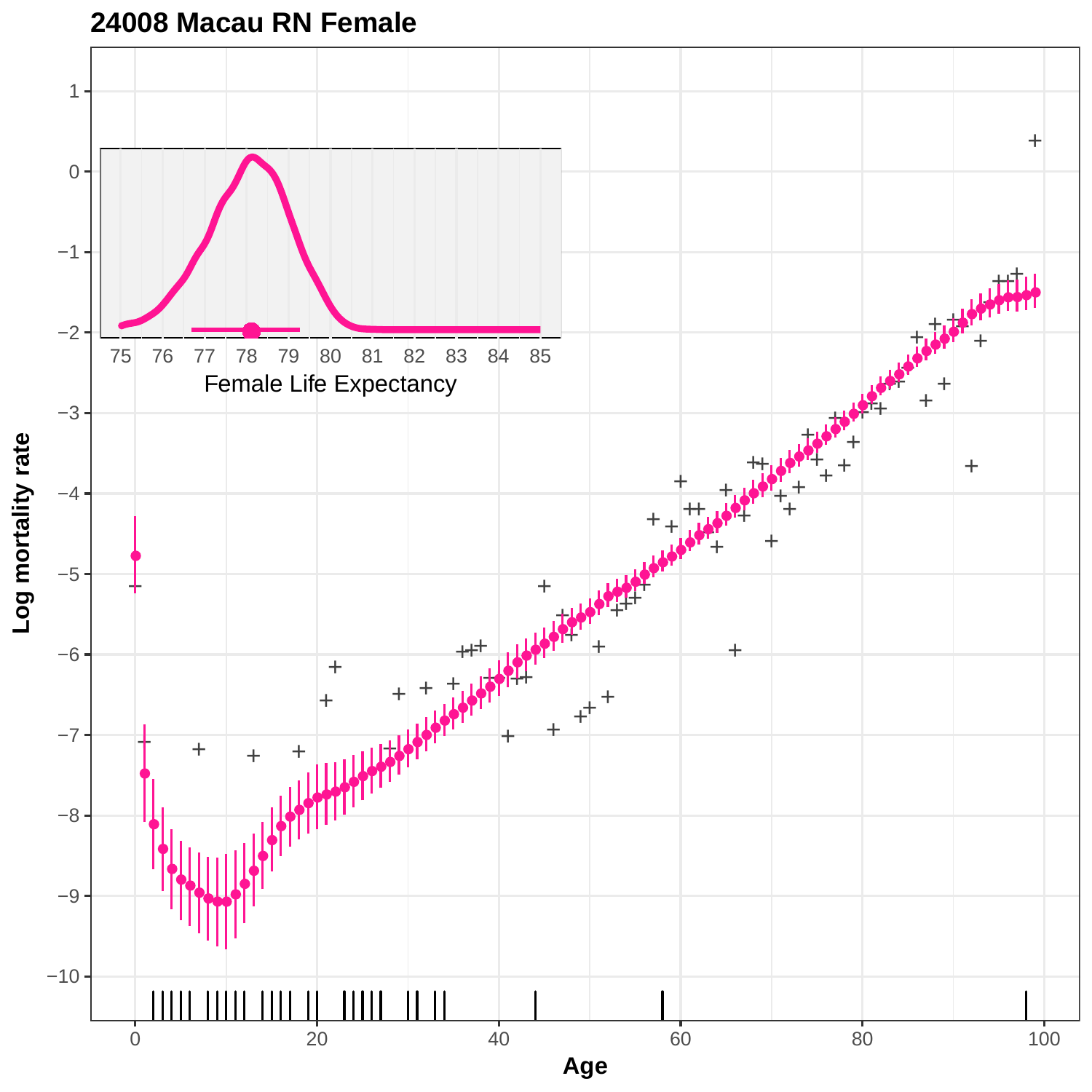# **24009 Angicos RN Female**

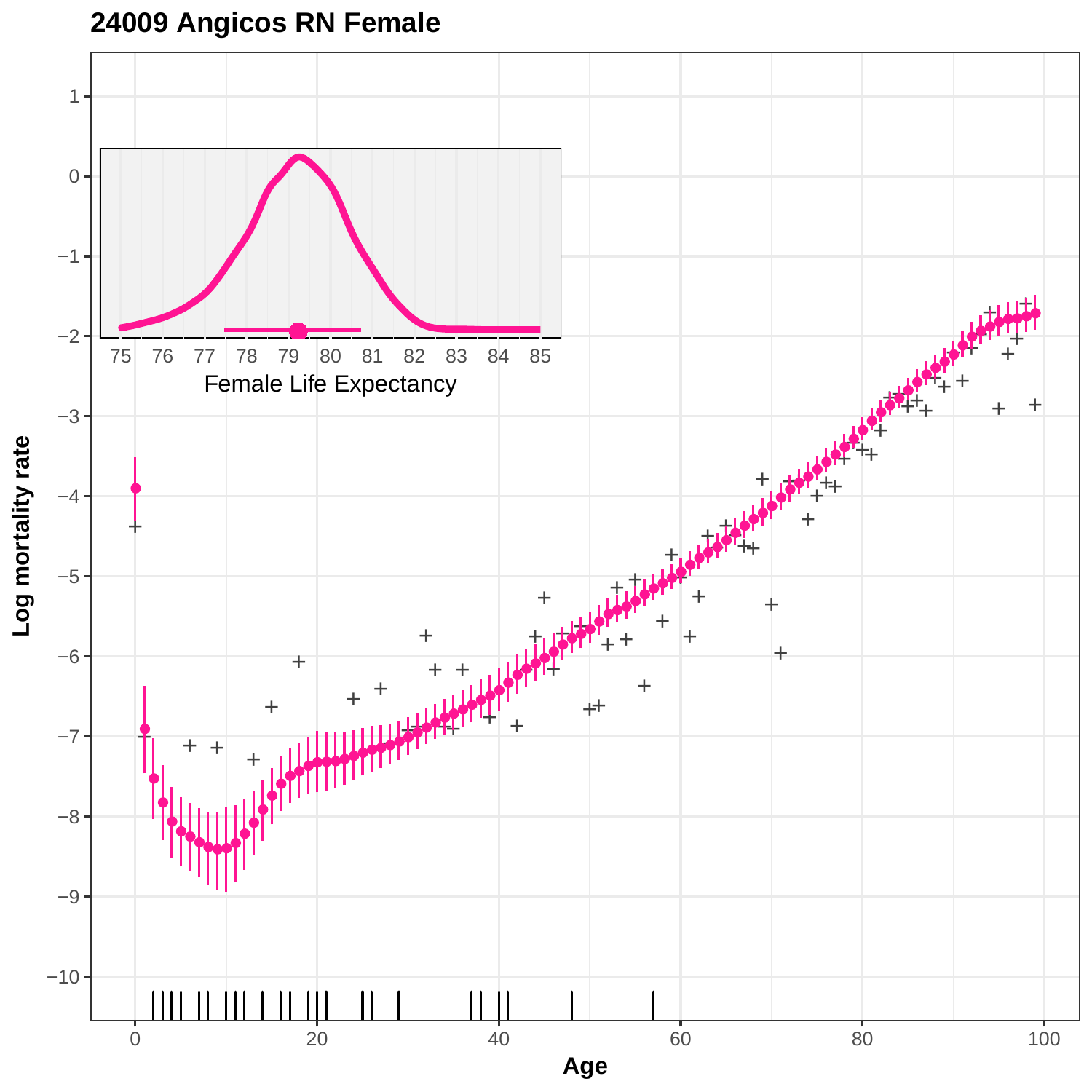

#### **24010 Serra de Santana RN Female**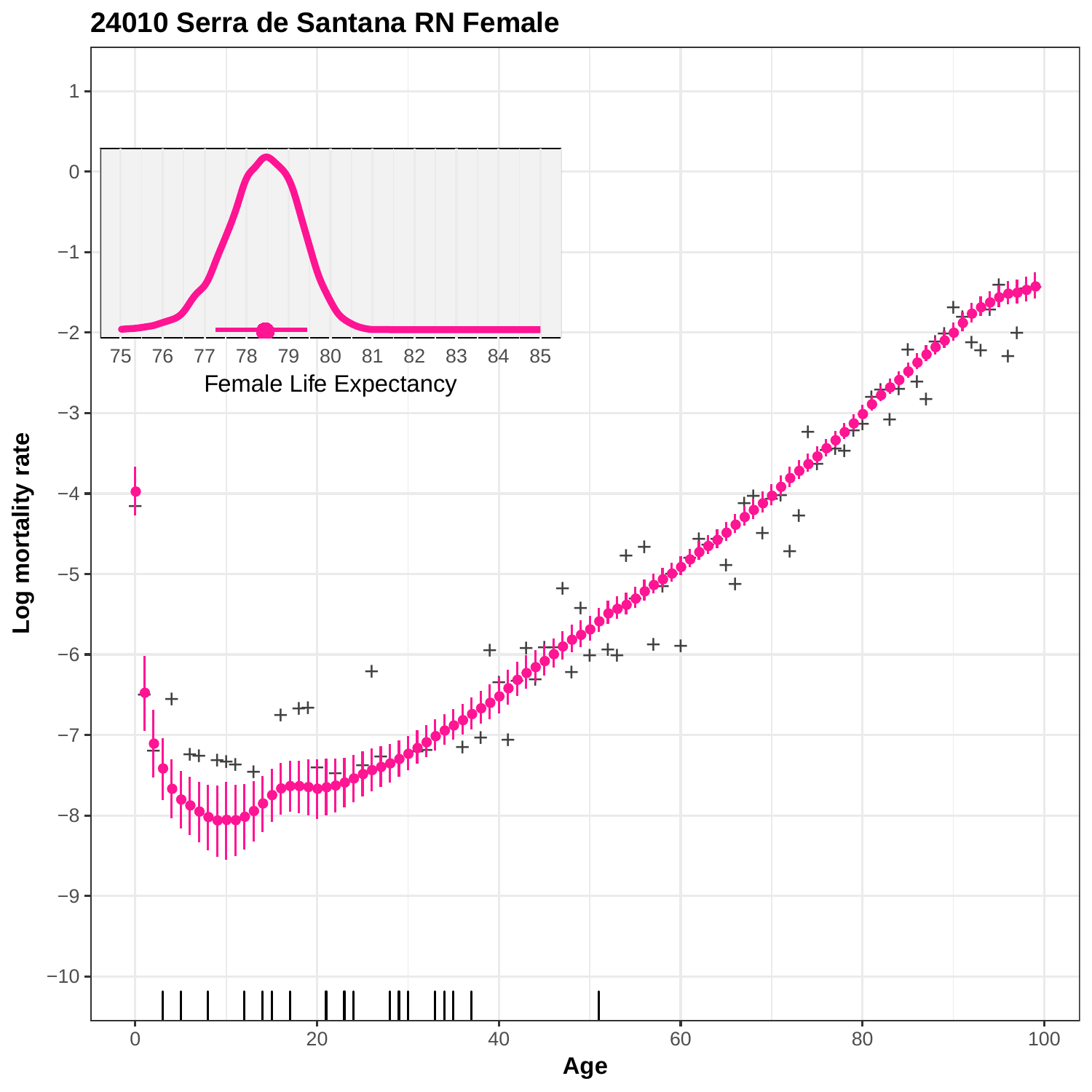

**24011 Seridó Ocidental RN Female**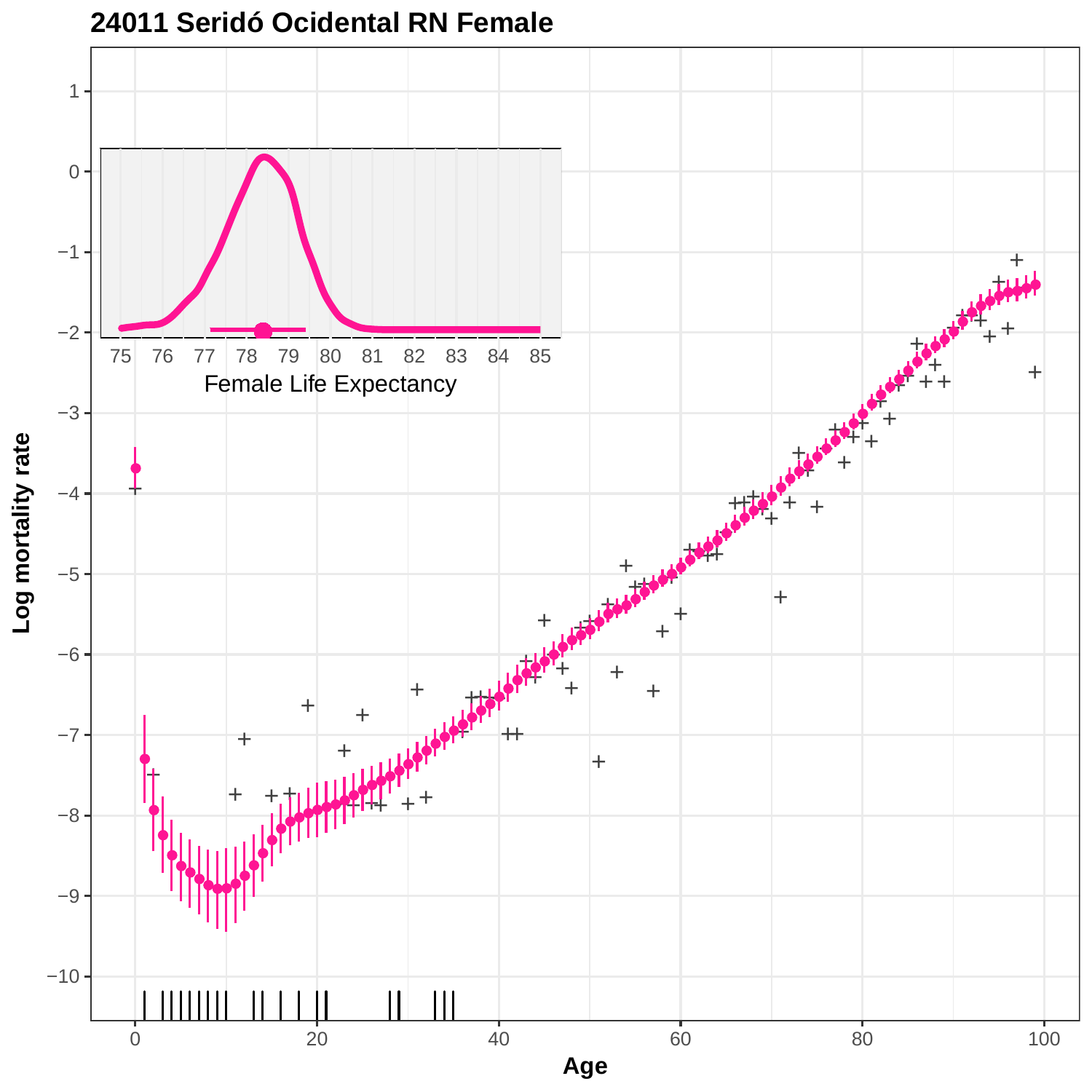

**24012 Seridó Oriental RN Female**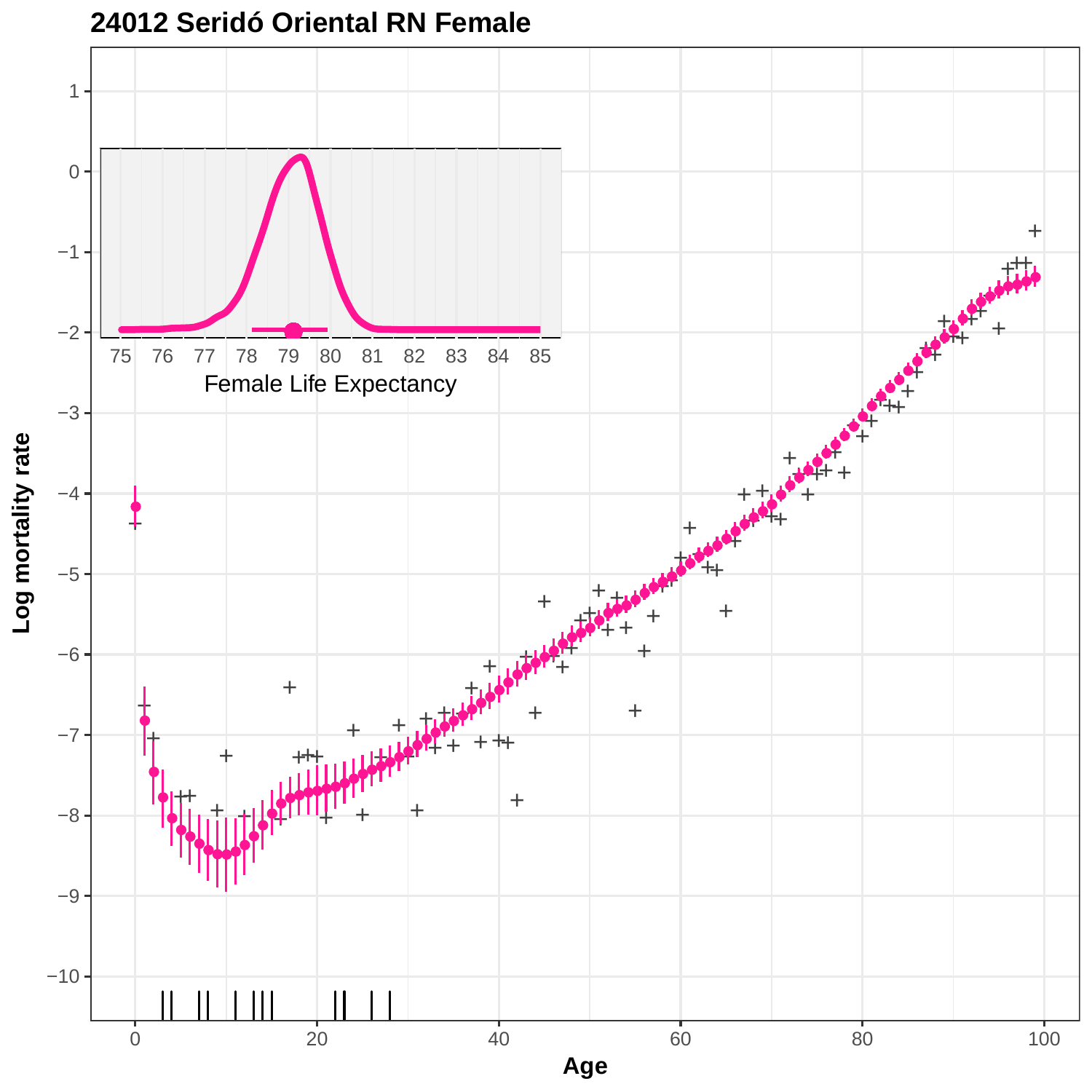

**24013 Baixa Verde RN Female**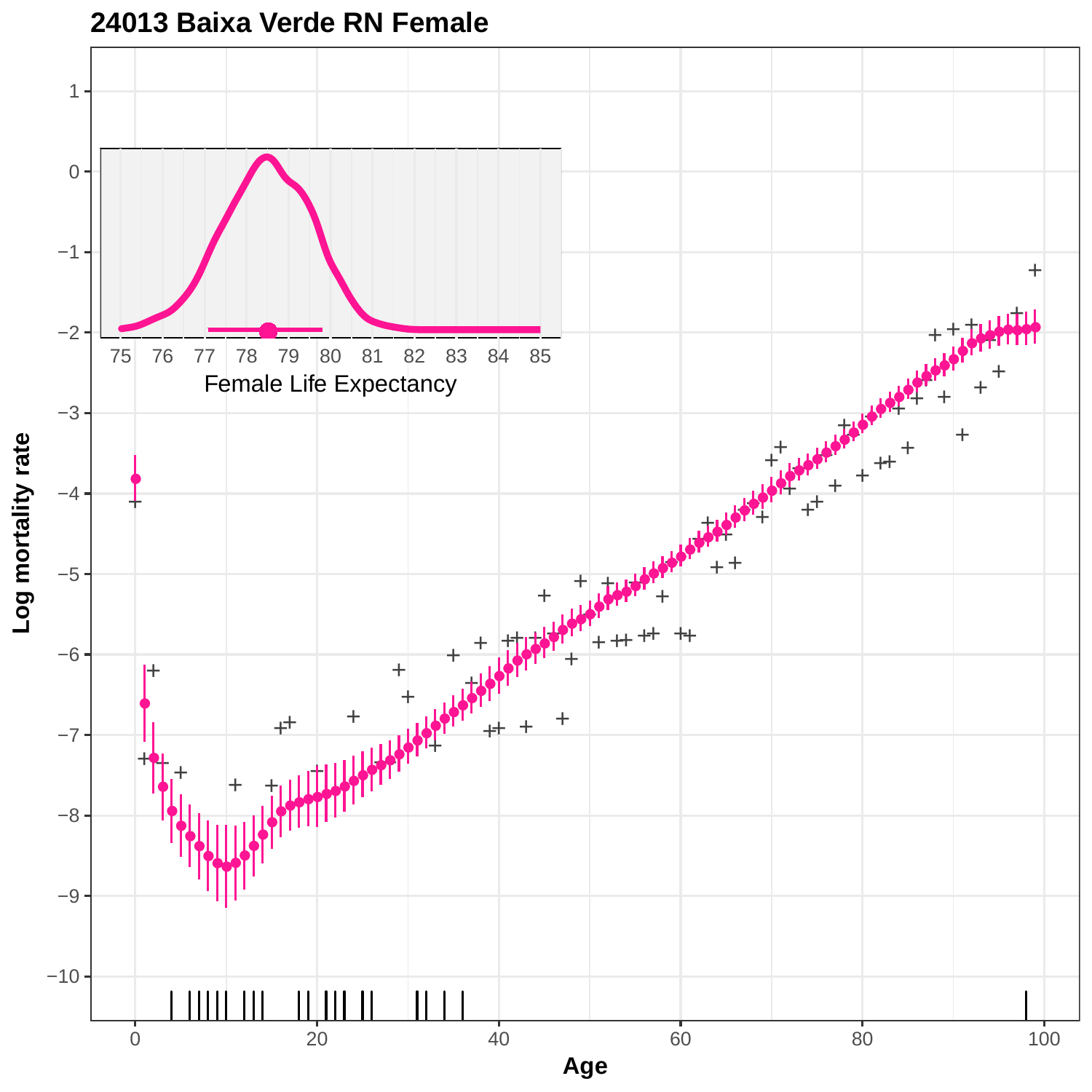

## **24014 Borborema Potiguar RN Female**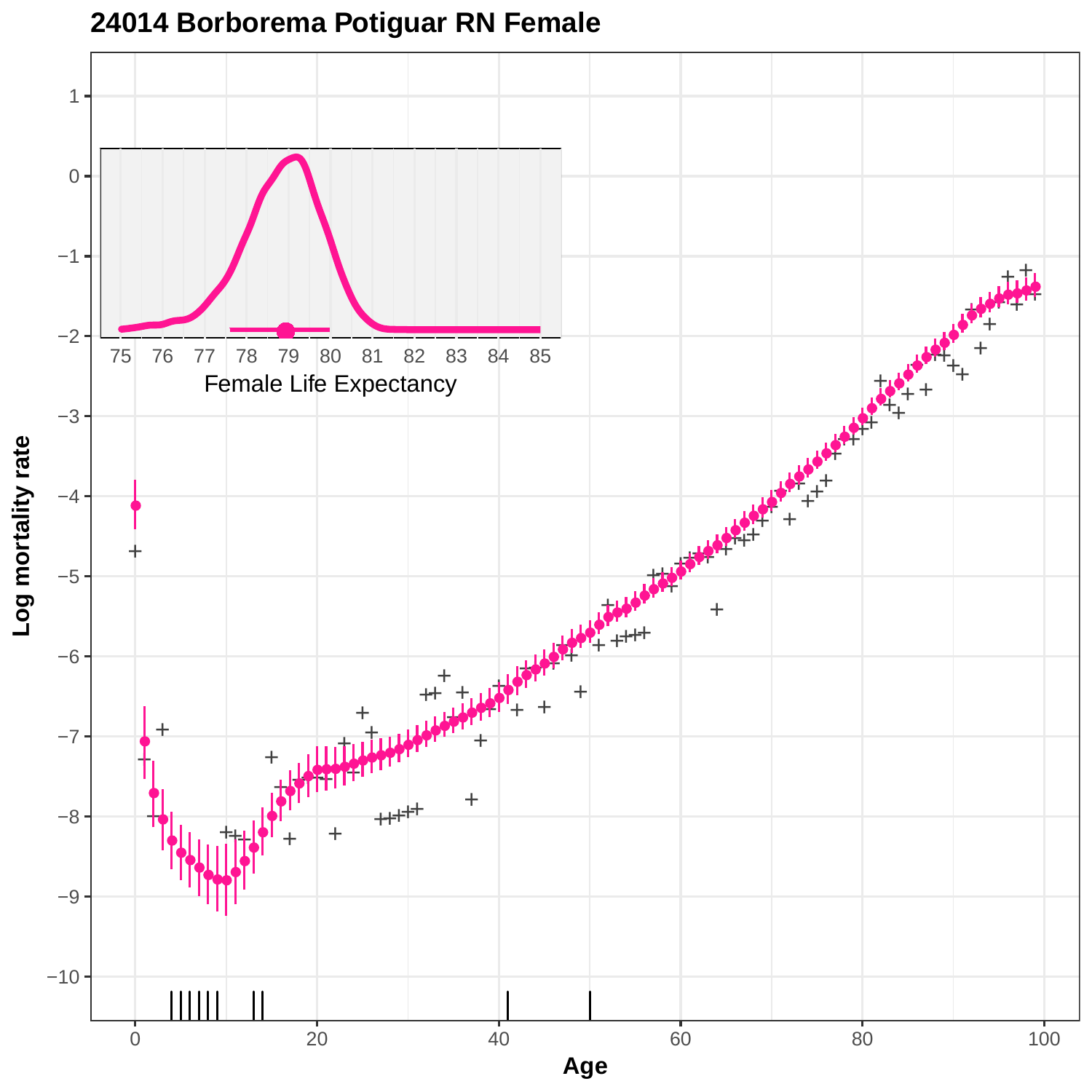

**24015 Agreste Potiguar RN Female**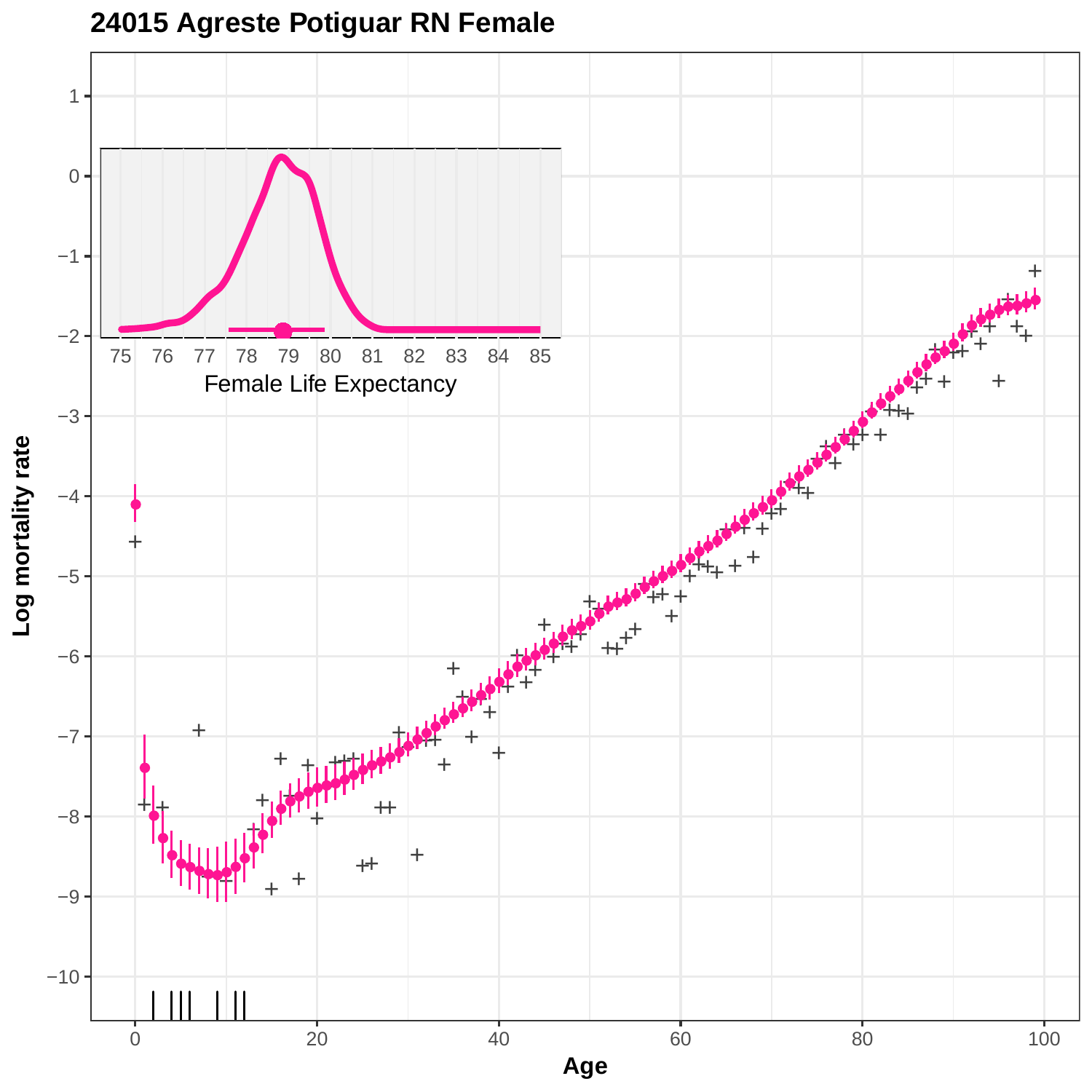

**<sup>24016</sup> Litoral Nordeste RN Female**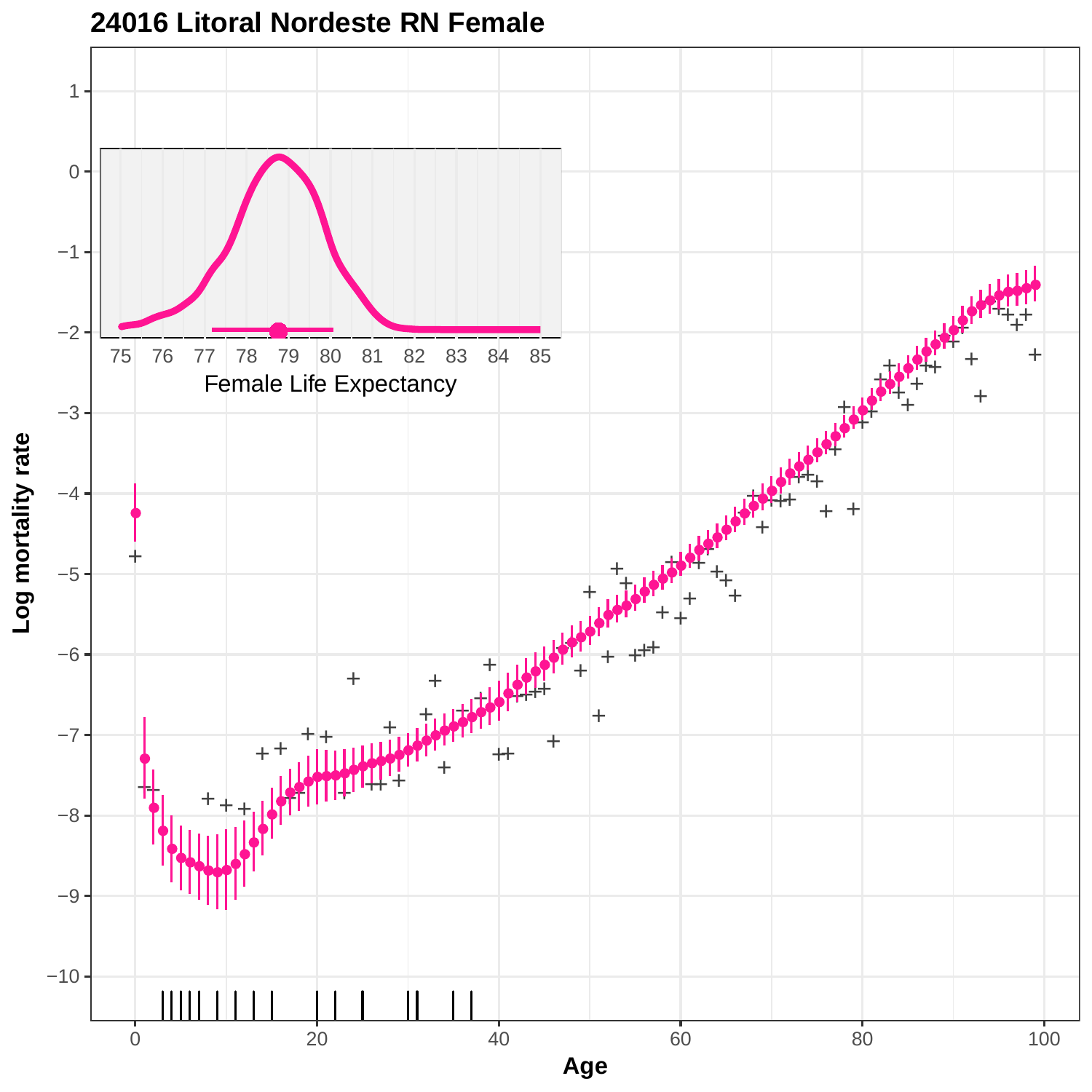

**24017 Macaíba RN Female**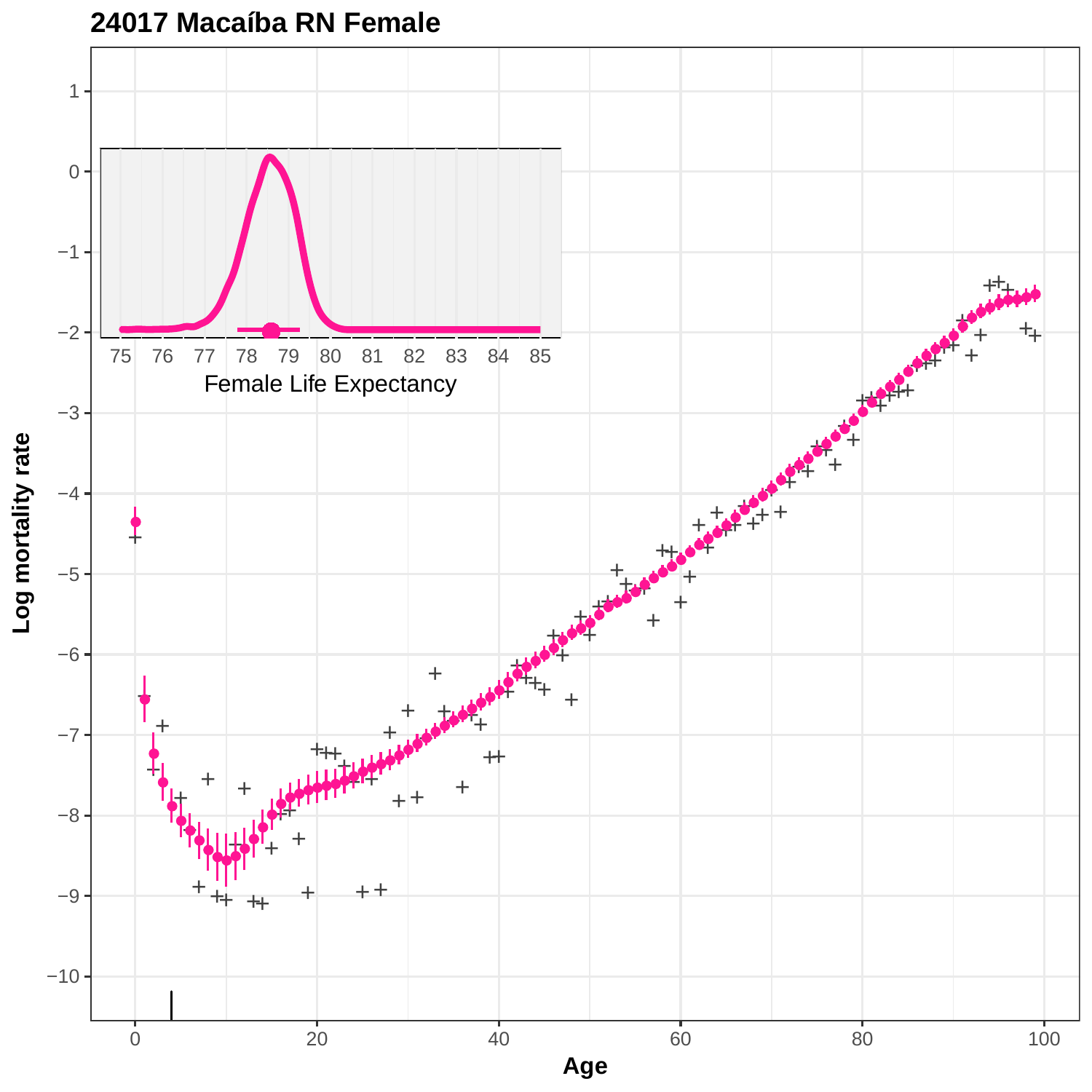